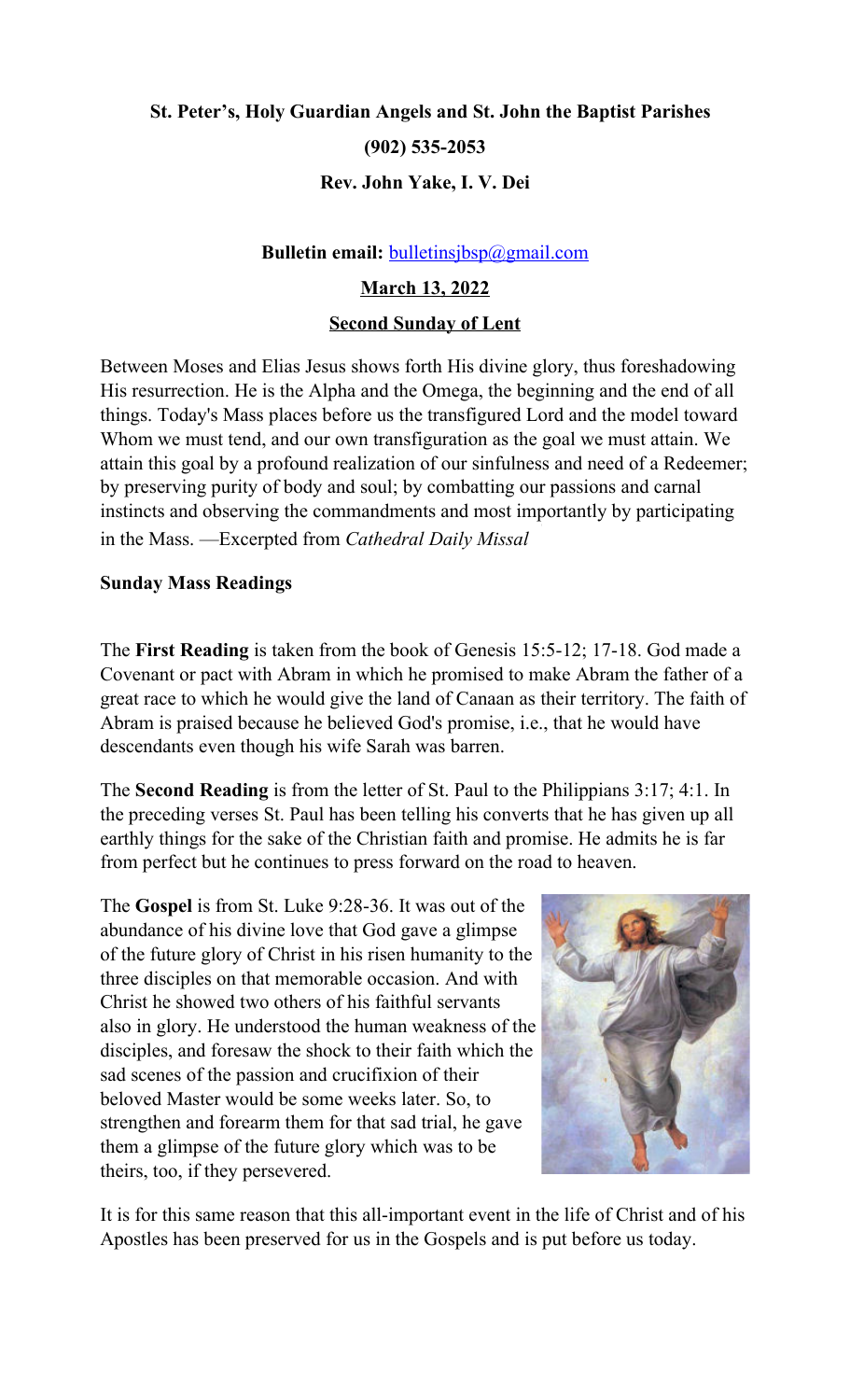Like the Apostles, we. too, believe firmly in God. We. too, are convinced that Christ was sent by God to bring us to heaven. We now have much more convincing proof that Christ was not only the Messiah, an envoy of God, but the very Son of God—something the Apostles did not then understand. But we are still very like them in our human weakness, and in our half-hearted acceptance of God's purpose for and promises to us.

The Apostles had to face the awful test to their faith and trust in God, which the passion and crucifixion of Christ was for them. We now accept with gratitude and realize that Christ "had to suffer and thus enter into his glory." We even understand that the very purpose of Christ's passion was that, in spite of our mortality and weakness, we also might enter into eternal glory through his suffering, on condition that we remain true to our faith.

In our moments of cool, calm reasoning we can see clearly how good God has been to us, how wonderful his love which has arranged for us an eternity of happiness, the perfect fulfillment of every rational human desire. We can also see how little God asks of us during our few short years here, in return for the everlasting happy home he has prepared for us.

But unfortunately we have many moments in life in which cool, calm reasoning does not prevail. We have moments when our vices and not our virtues take charge, moments when we are prepared to sell our eternal heritage in exchange for a mess of earthly pottage. Some of us may already have bartered our heavenly home for some temporal gain or pleasure—but while there is life there is hope. We can still put things right with God.

"Lord, it is good for us to be here"; it is wonderful to be adopted sons of God on the road back to our Father. It is wonderful to be assured that in death this body of ours with its pains and aches, its attraction to earthly things and worse still its propensity to sin, will give place to a glorified body. This glorified body will be free from all pain and corruption and will possess all the human spiritual gifts of intelligence and will to so much greater a degree as will enable us to appreciate and enjoy the eternal happiness in store for us.

—Excerpted from *The Sunday Readings* by Fr. Kevin O'Sullivan, O.F.M.

## **Sacrament of Baptism**

**please call the office:**

**Rev. John Yake, I.V. Dei**

**Instructors for baptism:**

Mary Fougere, SJB 902) 535-2699

Rose Pâté, SP (902) 302-7011

Vera Doucette, HGA (902) 785-4018

## **Sacrament of Matrimony**

Please call Fr. Yake six months prior to the wedding date.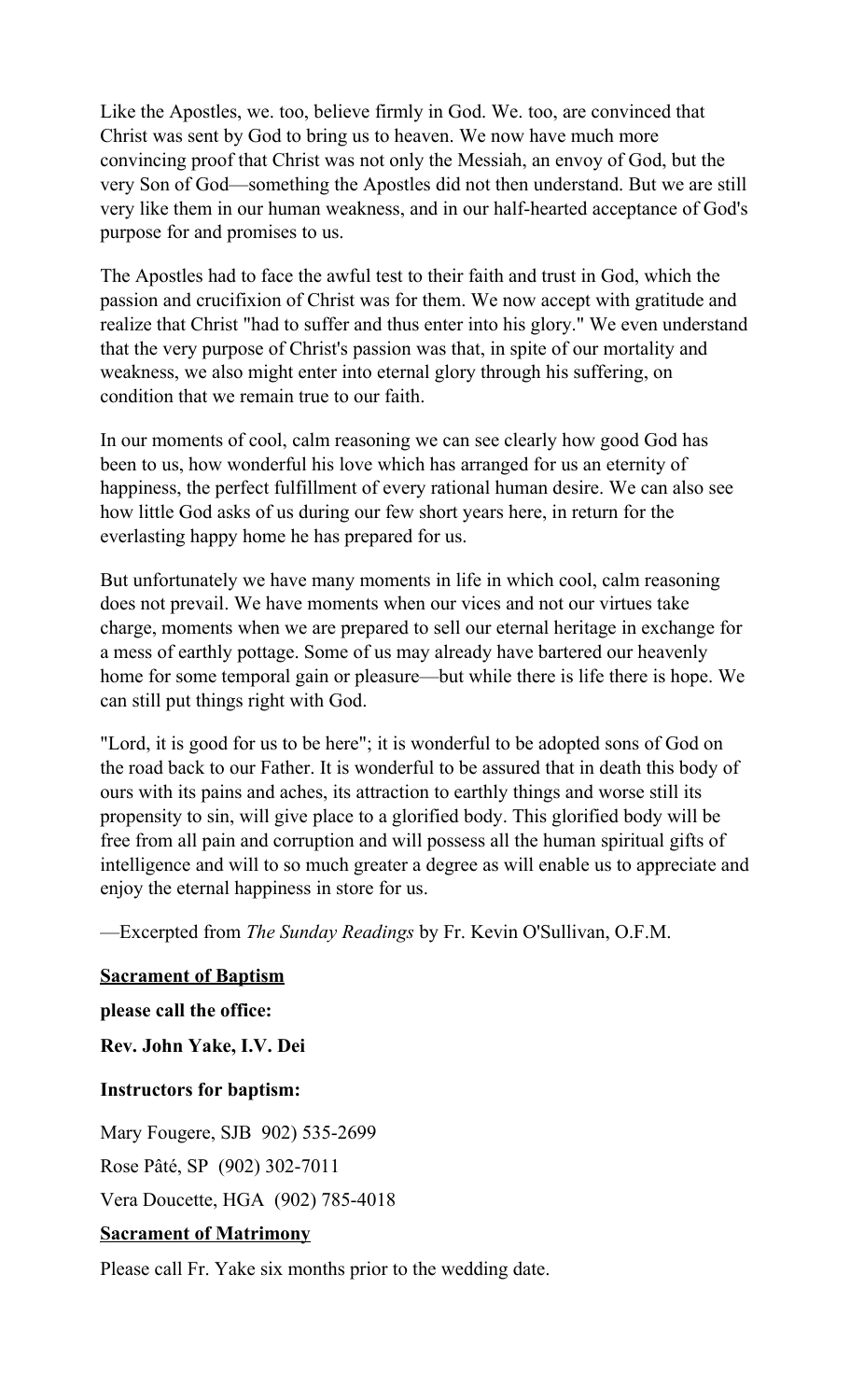Call Family Service of Eastern Nova Scotia to register for upcoming courses 902- 849-4772. Ask for Tasia Boucher, thoucher@fsens.ns.ca

# **Weekday Liturgy Tuesday, March 15, 2022** SJB 4:00 PM **Wednesday, March 16, 2022** SP 9:00 AM

\*Special Intentions

| <u>Friday, March 18, 2022</u>   |          |
|---------------------------------|----------|
| HGA                             | 11:00 AM |
| + Marie Elizabeth Martell       |          |
| <u>Weekend Liturgy</u>          |          |
| <u>Saturday, March 19, 2022</u> |          |
| SН                              | 4:00 PM  |
| <b>HGA</b>                      | 5:30 PM  |
|                                 |          |

**+ Gerald A. Martell** 

**Sunday March 20, 2022**

**SJB 9:00 AM**

**SP 10:30 AM**

## **\*Special Intentions**

**Please note: Mass intentions should be arranged with Mary at the office, not with Fr. Yake.**

# **Receipts**

| <b>Holy Guardian Angels</b>    |            |  |
|--------------------------------|------------|--|
| <b>Saturday, March 5, 2022</b> |            |  |
| Envelopes & Loose              | \$766.75   |  |
| Candles                        | 70.95      |  |
| <b>Share Lent</b>              | 525.00     |  |
| <b>Total</b>                   | \$1,362.70 |  |
| <b>St. John the Baptist</b>    |            |  |
| <u>Sunday, March 6, 2022</u>   |            |  |
| Envelopes & Loose              | \$965.00   |  |
| Cemetery                       | 300.00     |  |
| <b>Total</b>                   | \$1,265.00 |  |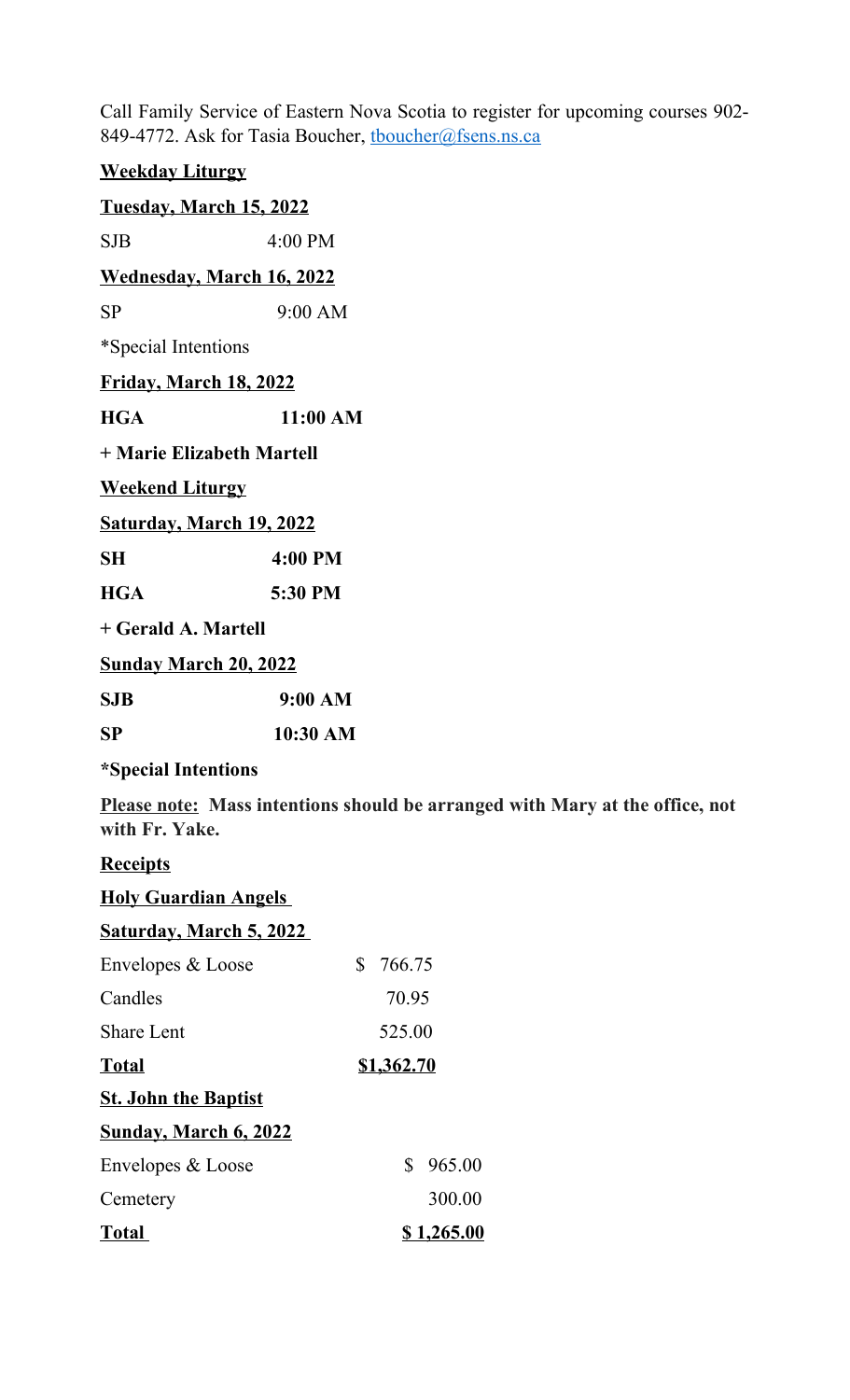## **St. Peter's**

## **Sunday March 6, 2022**

| Envelopes & Loose    | S | 711.00 |
|----------------------|---|--------|
| <b>Altar Society</b> |   | 70.00  |
| St. Patrick's Tea    |   | 80.00  |
| Initial Offering     |   | 20.00  |
| Candles              |   | 3.00   |
| <b>Total</b>         |   | 884.00 |

## **COMMUNITY EVENTS**

**HGA:** The Stations of the Cross will be prayed at 10:30 am followed by our regular weekday Mass at 11am. We welcome you all.

**SJB:** The Way of the Cross will be prayed on Tuesdays at 4:00PM in the church followed by the regular weekday Mass.

**SP:** No Stations of the Cross during lent.

 **Note change in time: Knights of Columbus general meeting** will be held Thursday, March 17, 2022 at **9:30 AM** at St. Peter's Glebe House.

**St. Peter's Parish Council meeting** will be held on **Monday, March 21, 2022** at 6:00 PM at **glebe house meeting room.**

**SJB:** Lenten folders will be made available in the church entrance.

**SJB:** I would like to thank everyone so kindly for support in many supportive ways such as food, gifts, cards, masses, phone calls. There are no words to express our appreciation. Thank you all. **Edna, Gerald and families**

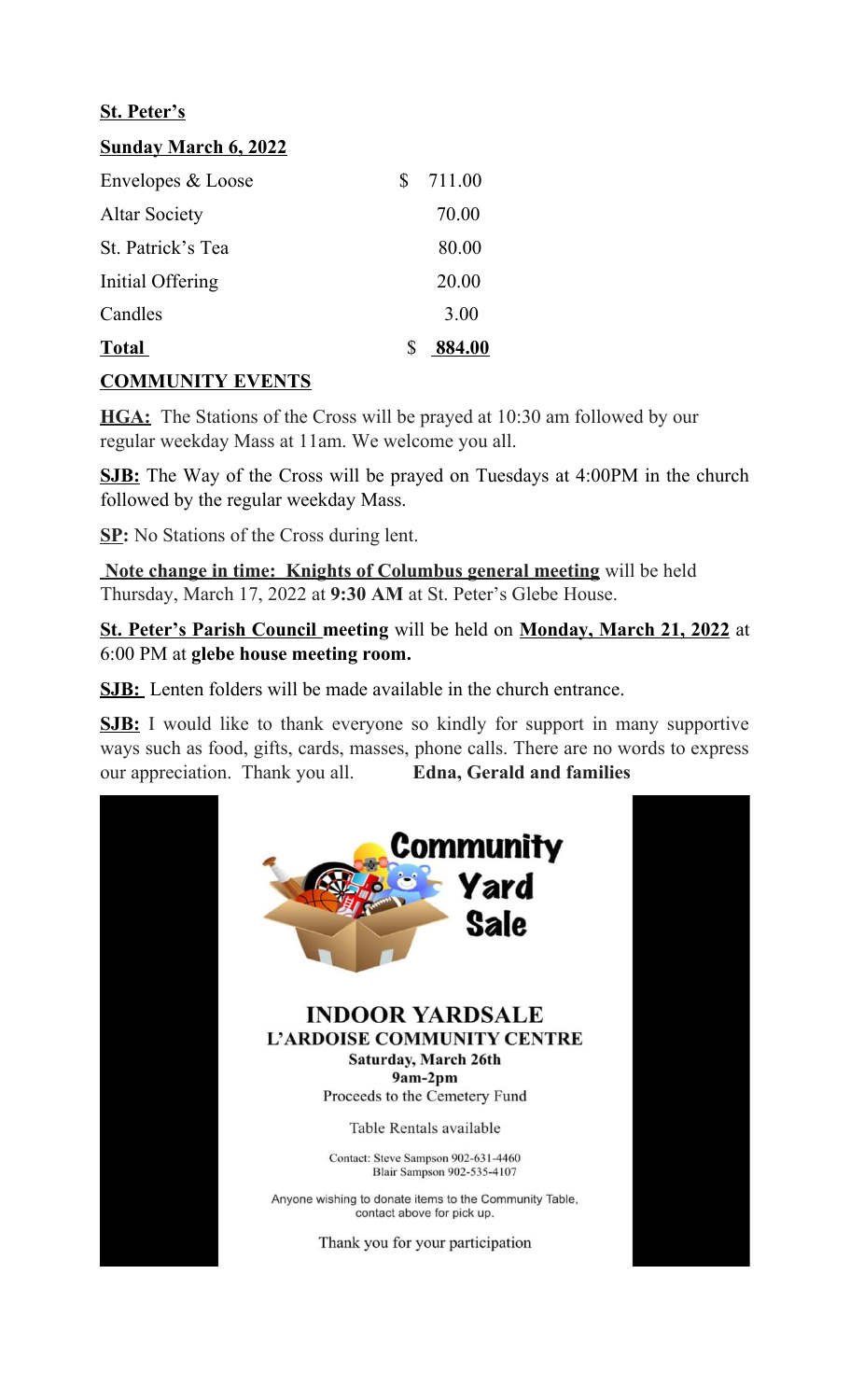# **In the Diocese**

The Executive Committee of the Canadian Conference of Catholic Bishops (CCCB) has condemned the escalation of tensions and violence in the Ukraine marked by Russia's invasion February 24.

"In solidarity with the Head of the Ukrainian Catholic Church, His Beatitude Sviatoslav Shevchuk, in unison with Ecumenical Patriarch Bartholomew, with the people of Ukraine as well as with Canadians of Ukrainian origin and descent, we encourage the faithful and all people of good will to pray for the imminent restoration of peace, dialogue, and human fraternity."

#### **Read the statement:**

[https://www.antigonishdiocese.com/prayers-for-the-ukraine/](https://antigonishdiocese.us11.list-manage.com/track/click?u=46108c95b96680ff598b4aa1d&id=93e7edf132&e=60939d450d)

**April 3 is Solidarity Sunday.** This will be an opportunity to reflect and pray for "People and Planet First".

Read Bishop Kirkpatrick's letter, and follow the links for free resources and ways to support this important campaign:

[https://www.antigonishdiocese.com/share-lent-people-and-planet-first/](https://antigonishdiocese.us11.list-manage.com/track/click?u=46108c95b96680ff598b4aa1d&id=3bc85de865&e=60939d450d)

## **Lenten Calendar for your Synod Journey**

#### **March 9-15**

#### **Fast from Pessimism, Feast on Optimism**

## *What difference will it make?*

Sharing our stories may not change the church or the world, but they can transform us and plant seeds in our parishes, diocese, and communities

## **Almsgiving:**

Reflect on the Synod questions. What questions speak to you?

## **Prayer:**

Connect with <http://www.prayforthesynod.va/en/> to engage in worldwide prayers for

Questions, prayer and calendar available at [www.antigonishdiocese.com/listeningchurch](http://www.antigonishdiocese.com/listeningchurch)

## **We Hold in Prayer:**

# **Holy Family Parish, Sydney Mines, launching its four-week Synod Lenten Retreat tonight (March 9)**

All are invited!

Conversation 7-8 pm Wednesdays on a weekly topic: